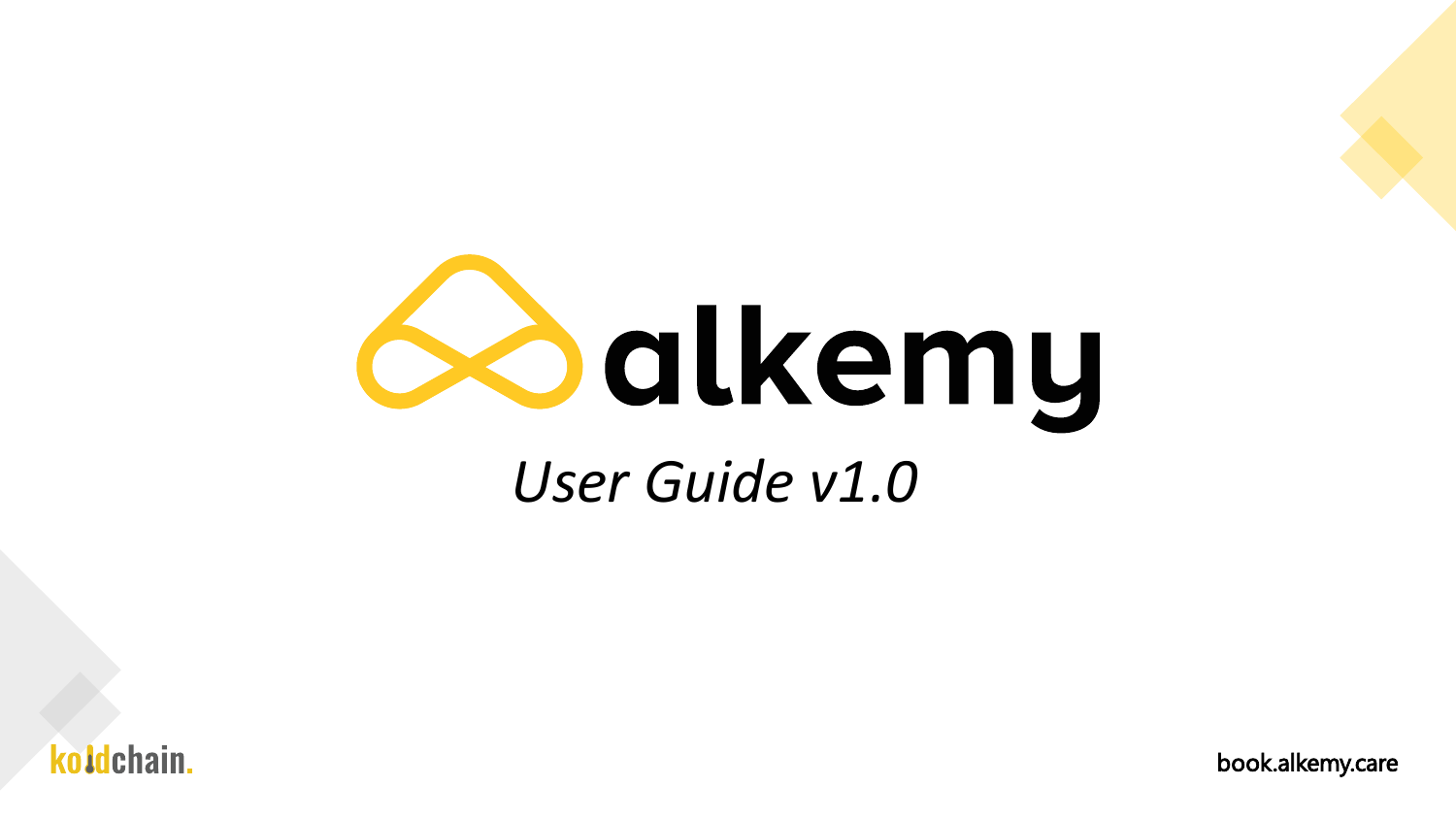

Dashboard and Login



Visit book.alkemy.care

Click the dashboard button at the top right corner to access the login page as shown

| $\overline{2}$ | alkemy |                                                                                                                                                                                                                                                                                                                                                     |
|----------------|--------|-----------------------------------------------------------------------------------------------------------------------------------------------------------------------------------------------------------------------------------------------------------------------------------------------------------------------------------------------------|
|                |        | Sign in<br><b>NE CHAIR OR DISTRICT</b>                                                                                                                                                                                                                                                                                                              |
|                |        | Continued                                                                                                                                                                                                                                                                                                                                           |
|                |        | $\begin{picture}(20,20) \put(0,0){\line(1,0){10}} \put(15,0){\line(1,0){10}} \put(15,0){\line(1,0){10}} \put(15,0){\line(1,0){10}} \put(15,0){\line(1,0){10}} \put(15,0){\line(1,0){10}} \put(15,0){\line(1,0){10}} \put(15,0){\line(1,0){10}} \put(15,0){\line(1,0){10}} \put(15,0){\line(1,0){10}} \put(15,0){\line(1,0){10}} \put(15,0){\line(1$ |
|                |        |                                                                                                                                                                                                                                                                                                                                                     |
|                |        | <b>SANT BY</b>                                                                                                                                                                                                                                                                                                                                      |
|                |        | Vacascings with your Paudillity or Alicens or<br>Globalize as creditation.<br>20 metal 19                                                                                                                                                                                                                                                           |
|                |        | <b>STATISTICS</b>                                                                                                                                                                                                                                                                                                                                   |
|                |        |                                                                                                                                                                                                                                                                                                                                                     |
|                |        |                                                                                                                                                                                                                                                                                                                                                     |

Enter your email and password then click the sign in button as shown above

Please note that you can use either your PanaBIOS, Alkemy or Globalhaven credentials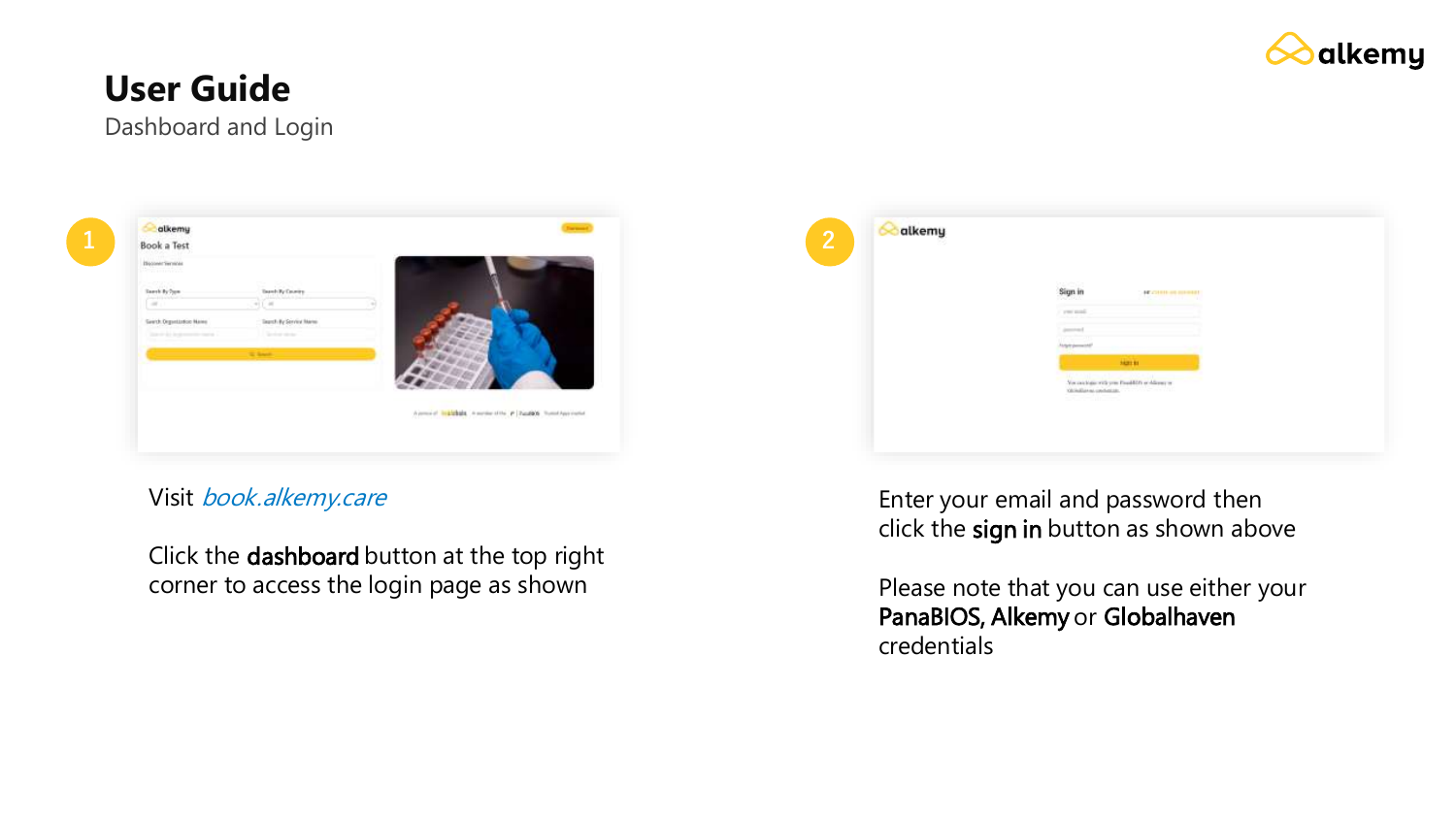

Booking



Upon login, you shall have a view of a dashboard with the following menu to your left:

- Dashboard
- Bookings



Hover over Bookings and click Book now from the pop-up menu that appears as shown above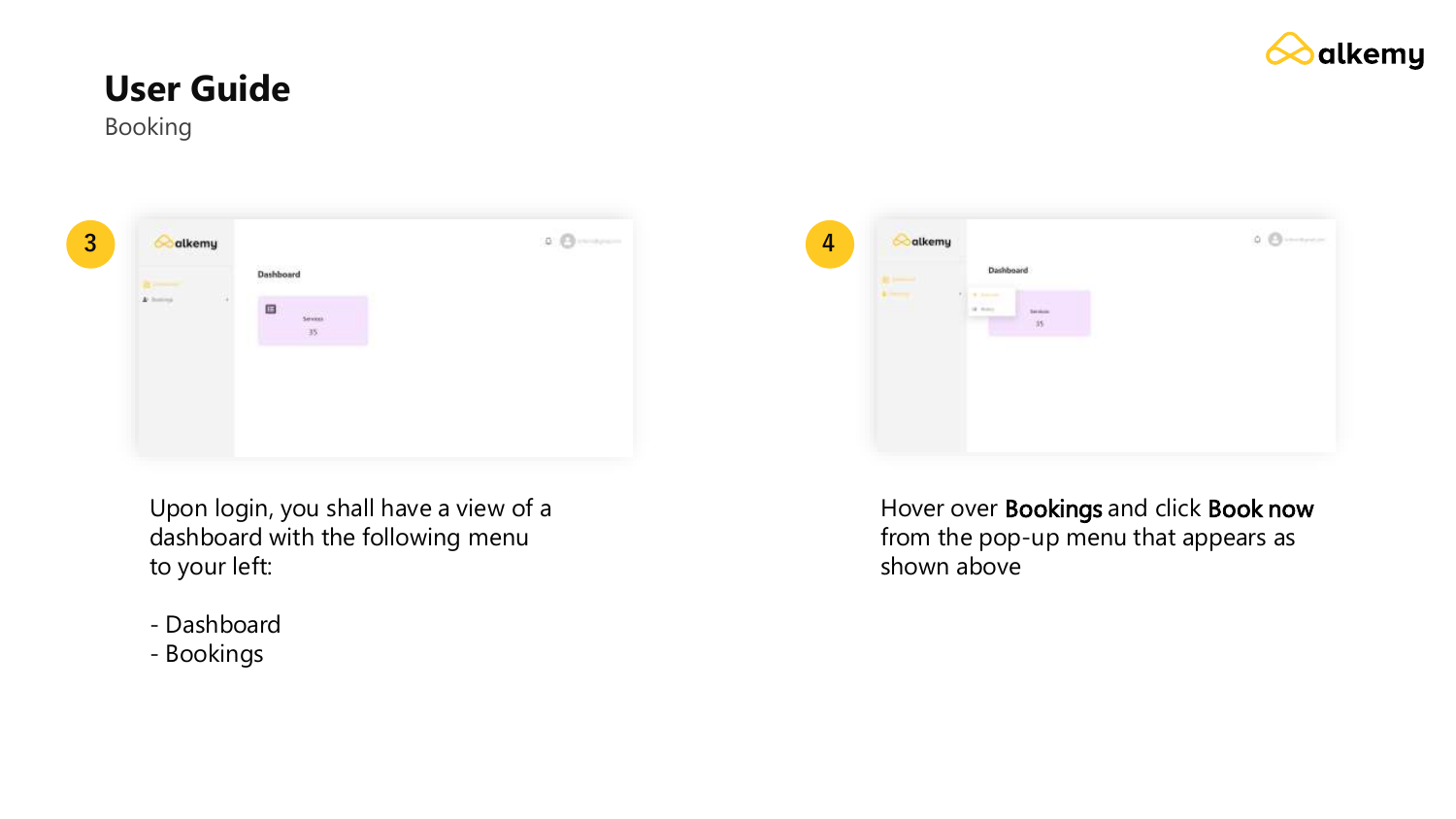

#### Booking and Date Time Slot Selection

| <b>III</b> bettered<br><b>Britannic</b> | <b>Book Service</b><br>Filter Use                                              |                                                                                                                                                                                                                                      |                                                                                                       |
|-----------------------------------------|--------------------------------------------------------------------------------|--------------------------------------------------------------------------------------------------------------------------------------------------------------------------------------------------------------------------------------|-------------------------------------------------------------------------------------------------------|
|                                         | <b>Public Council</b>                                                          | $\sim$                                                                                                                                                                                                                               |                                                                                                       |
|                                         | <b>Herman</b>                                                                  | $\rightarrow$                                                                                                                                                                                                                        |                                                                                                       |
|                                         |                                                                                | <b>STAR</b>                                                                                                                                                                                                                          |                                                                                                       |
|                                         | Vaar Kon<br>(Shana Belisminat Laboratory)<br>1.52,21.00<br><b>Service</b>      | COM3.19<br>filters Reference Lideratory.<br>04511.00<br><b>Colored State</b>                                                                                                                                                         | Coroos Vittor Giassue, 2410 (CD/R)-<br>167<br>Ghora Reference Laboratory<br>016.2138<br><b>Andrew</b> |
|                                         | Crewer West Disease- 2019 (COVID-                                              | Cornel Vica Branco, 2014 (CRUS-<br>THE R. P. LEWIS CO., LANSING MICH.                                                                                                                                                                | Corons Villa Glueza 2019 (CDWS)<br><b>Moulter</b> the country                                         |
|                                         | <b>NEW ARRANGEMENT COMMON</b>                                                  |                                                                                                                                                                                                                                      |                                                                                                       |
|                                         | Iblians Reference Laboratory                                                   | <b>Ohana Reference Laboratory</b>                                                                                                                                                                                                    | Ohara Reference Labourger                                                                             |
|                                         | <b>IMS 2050.00</b>                                                             | <b>SOUTH 1999</b>                                                                                                                                                                                                                    | GH5 240 05                                                                                            |
|                                         | <b>Service</b>                                                                 | <b>Contract Contract Contract Contract Contract Contract Contract Contract Contract Contract Contract Contract Contract Contract Contract Contract Contract Contract Contract Contract Contract Contract Contract Contract Contr</b> | <b>Contract Anderson</b>                                                                              |
|                                         | Carona Wive Drawer: (899 1539) 81-<br><b>PERSONAL PROPERTY AND ARRANGEMENT</b> | Locald Vivia Breese, JUST JUNEA.<br>MEGASCO                                                                                                                                                                                          | Control Villa (Boxee: 2572 (CDW).<br>and the control of the control                                   |
|                                         | Chans Reference Laboratory                                                     | Chara Reference Laboratory                                                                                                                                                                                                           | <b>Chara Reference Leboratory</b>                                                                     |

Select the appropriate featured service and click Book a test as marked in yellow above

| <b>BE SHOWN</b> | o pro                                      |                                       |                   |              |
|-----------------|--------------------------------------------|---------------------------------------|-------------------|--------------|
| <b>ALCOHOL:</b> | <b>California and Links</b>                | $\sim$                                | $\sim$            | <b>COMME</b> |
|                 | --                                         | -----                                 |                   |              |
|                 | $rac{1}{2}$                                | ۹                                     |                   |              |
|                 | Austidale time sion:<br>ma an a<br>200 Mil |                                       |                   |              |
|                 | <b>COMPANY</b>                             | $-41$                                 | $-3.31$<br>÷      |              |
|                 | <b>COLOR</b>                               | Transfer                              | <b>COMMERCIAL</b> |              |
|                 | <b>COLOR</b>                               | TO.                                   | <b>STATE</b>      | $\sim$       |
|                 | and and<br>- 1                             | $\rightarrow$<br>ħ,                   | caberant          |              |
|                 | W.                                         | <b>Call</b>                           | <b>Contractor</b> |              |
|                 | $100 - 100$                                | $\mathcal{F}_{\mathcal{F}}$           | <b>STATISTICS</b> |              |
|                 | <b>Selection</b><br>24                     | $\mathbb{R}^n$<br>$\rightarrow$<br>59 | <b>CONTRACTOR</b> |              |
|                 | <b>COLLEGE</b>                             | -28                                   | <b>Service</b>    |              |
|                 | <b>COLOR</b>                               | $-97.1$                               | <b>DOM:</b>       |              |
|                 |                                            |                                       |                   |              |

#### Select a date and time slot to proceed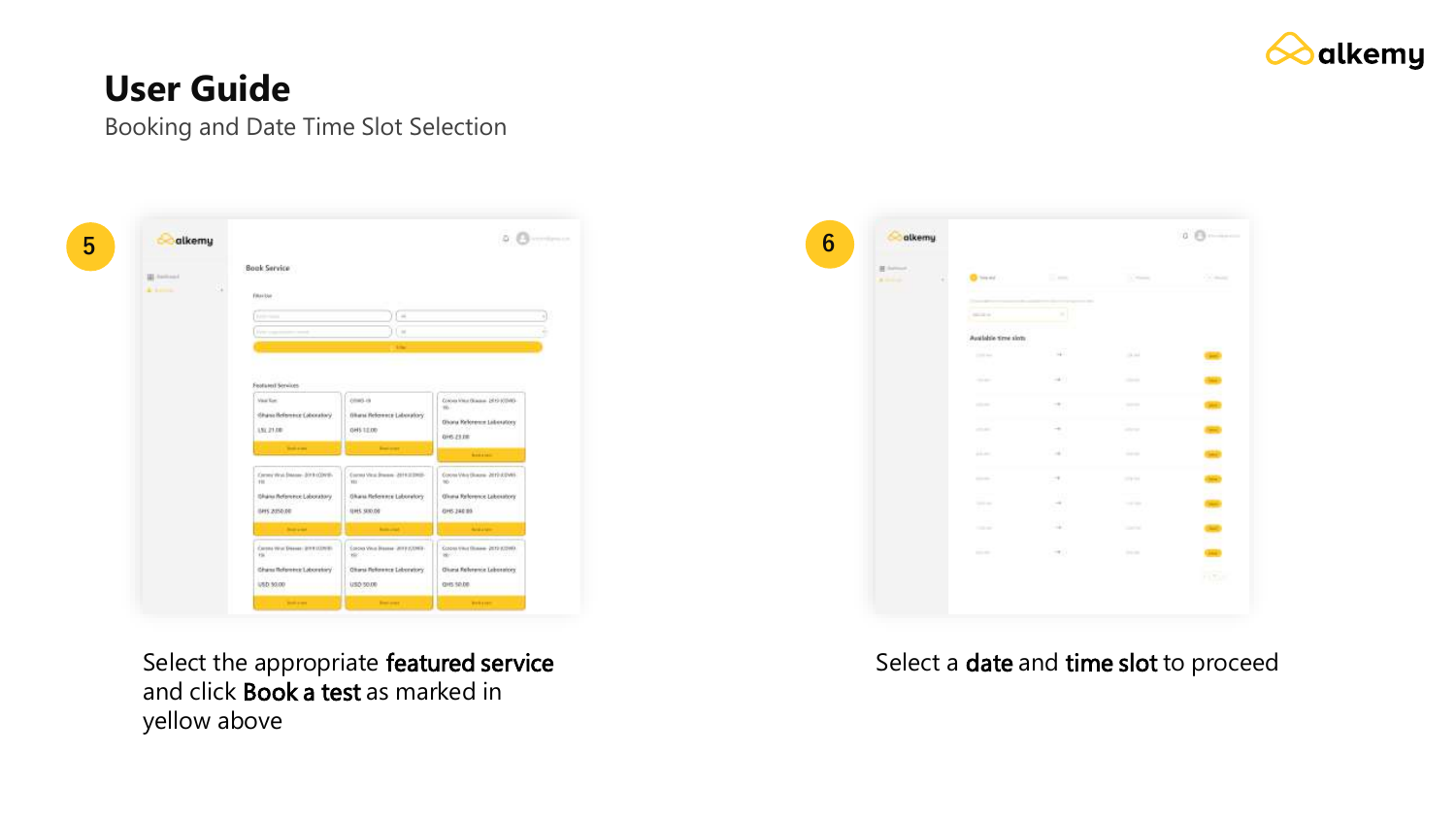

Submitting Travel Information and Accepting Terms and Conditions



Enter the required travel information in the fields above and click next to proceed



The above booking preview appears

Click the two checkboxes as shown above to accept the terms and conditions then click submit to send the details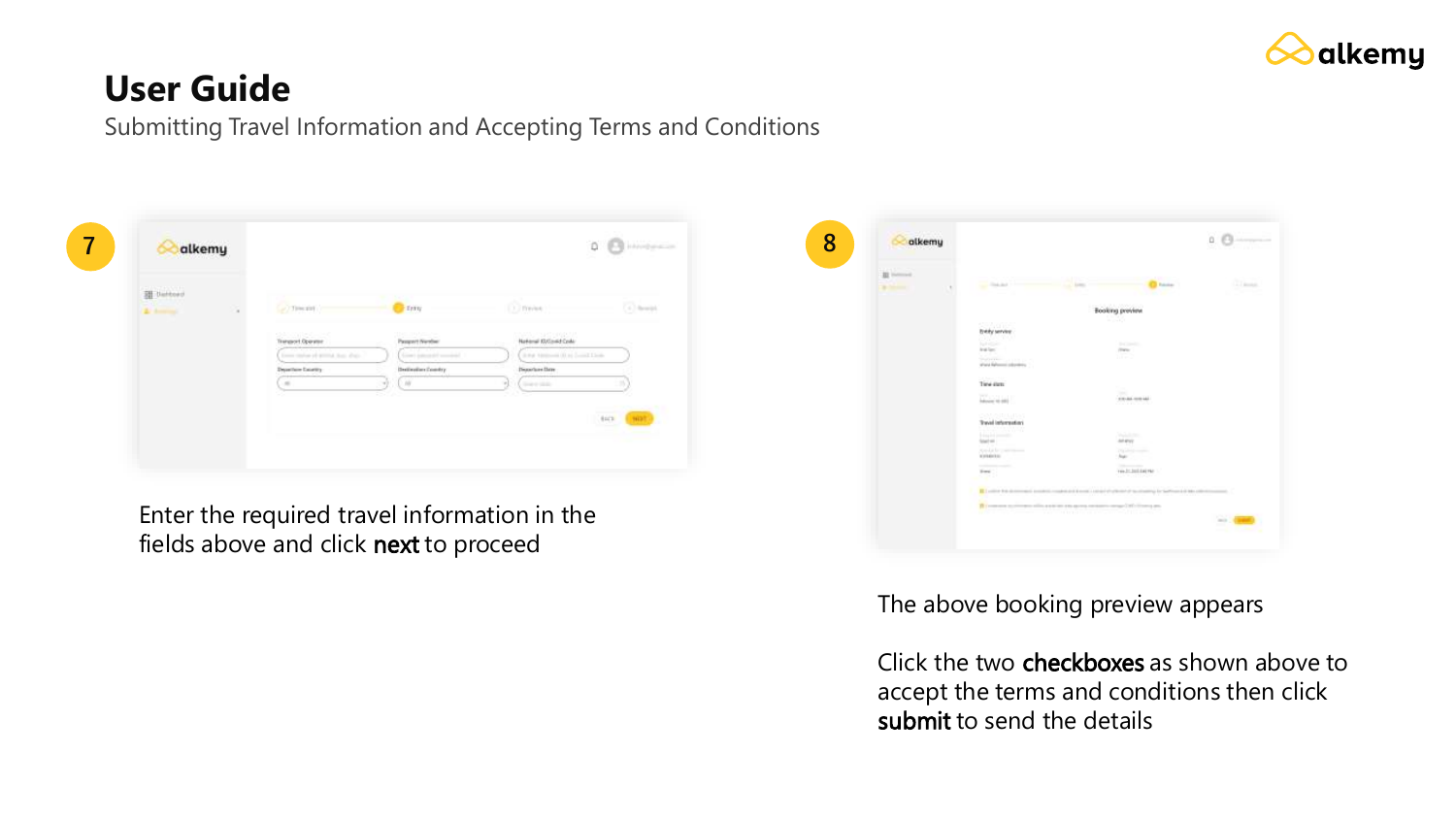

### **User Guide** Booking Confirmation

**9 10 B** twinned **O** faces of

A booking confirmation appears

Click the button print certificate to generate an output file with the booking details



The output file can also be downloaded as a PDF document as shown above